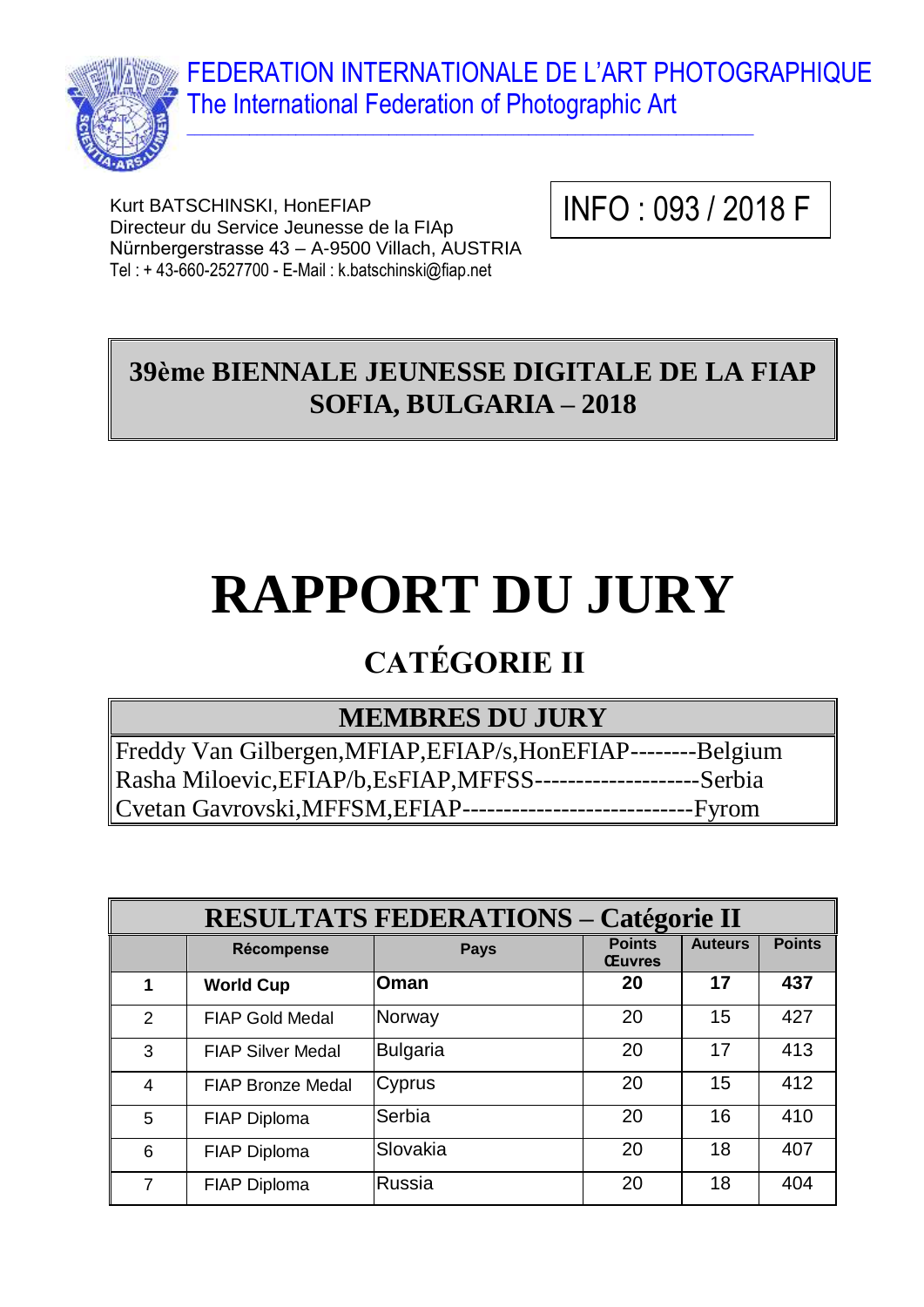FEDERATION INTERNATIONALE DE L'ART PHOTOGRAPHIQUE The International Federation of Photographic Art



| <b>RESULTATS FEDERATIONS - Catégorie II</b> |            |                       |                                |                |               |
|---------------------------------------------|------------|-----------------------|--------------------------------|----------------|---------------|
|                                             | Récompense | <b>Pays</b>           | <b>Points</b><br><b>Œuvres</b> | <b>Auteurs</b> | <b>Points</b> |
| 8                                           | Accept     | Germany               | 20                             | 20             | 403           |
| 8                                           | Accept     | <b>Fyrom</b>          | 20                             | 15             | 403           |
| 10                                          | Accept     | Italy                 | 20                             | 12             | 399           |
| 11                                          | Accept     | Slovenia              | 20                             | 20             | 394           |
| 12                                          | Accept     | Bosnia & Herzegovina  | 20                             | 12             | 392           |
| 12                                          | Accept     | <b>Czech Republic</b> | 20                             | 13             | 392           |
| 14                                          | Accept     | Finland               | 20                             | 11             | 358           |
| 15                                          | Accept     | Spain                 | 20                             | 10             | 354           |

| <b>RESULTATS INDIVIDUELS - Catégorie II</b> |                     |             |               |
|---------------------------------------------|---------------------|-------------|---------------|
| Récompense                                  | <b>Auteur</b>       | <b>Pays</b> | <b>Titre</b>  |
| <b>FIAP Gold medal</b>                      | Ana Andonova        | Fyrom       | The splits    |
| <b>FIAP Silver medal</b>                    | Lia Alke            | Germany     | Modelshooting |
| <b>FIAP Silver medal</b>                    | Qais Al Badaie      | Oman        | I am here     |
| <b>FIAP Bronze medal</b>                    | Ozeedag Ozum        | Cyprus      | Concert       |
| <b>FIAP Bronze medal</b>                    | Abdullah Al Ruzaiqi | Oman        | My family     |
| <b>FIAP Bronze medal</b>                    | Sandra Softeland    | Norway      | Alone         |
| APB Gold medal                              | Lorenzo Risani      | Italy       | Tutto passa   |